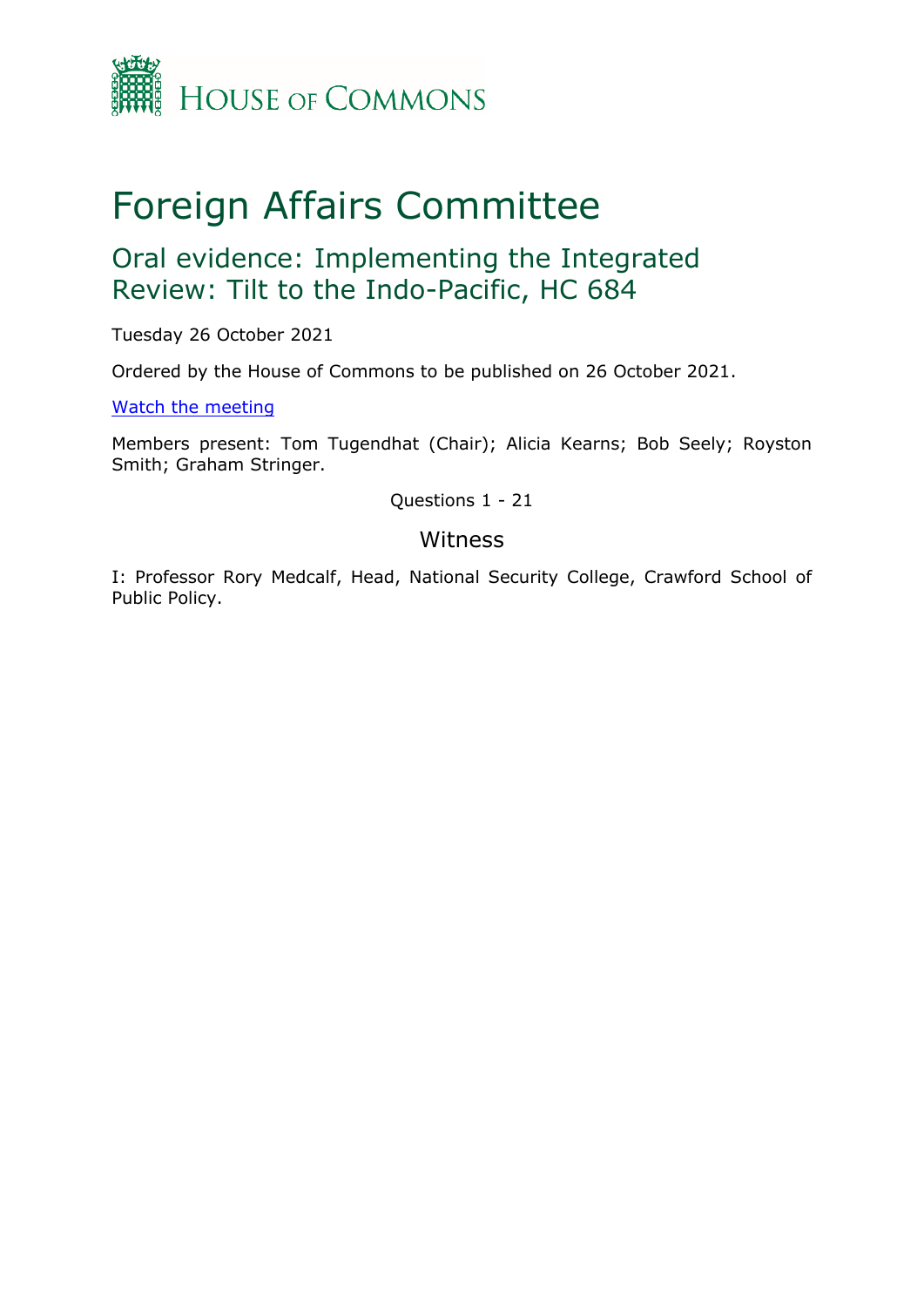

### Examination of witness

Witness: Professor Rory Medcalf.

Q1 **Chair:** Welcome to this morning's session of the Foreign Affairs Committee. We are very lucky to have with us, all the way from Australia—very kindly staying up late for us—Professor Rory Medcalf. Rory, would you like to introduce yourself?

*Professor Medcalf:* My name is Rory Medcalf. I am a professor and head of the National Security College at the Australian National University in Canberra. I have a background including service to the Australian Government in the Department of Foreign Affairs and the Office of National Assessments, which was our peak intelligence agency; it is now the Office of National Intelligence. I will leave it at that.

Q2 **Chair:** Professor Medcalf, you have spent a long time, in recent weeks and months, looking at the AUKUS deal and the various elements that it brings to Australia, the United Kingdom and the United States. Could you give us an overall assessment on the agreement, and let us know what you think are its strengths and perhaps even its weaknesses?

**Professor Medcalf:** Yes, absolutely. The agreement is quite momentous for Australia's strategic situation and indeed for the broader strategic environment in the Indo-Pacific region. It was a surprise to many of us. It was clearly a well-kept secret, and so it has taken some time for analysts in all three countries, and indeed internationally, to really start drawing out the full implications and the challenges that it poses, and the great opportunities it beings to the national interests of our three countries.

From a capability point of view this deal is really important for Australia, because it brings the promise—it is going to be a promise that will take a really determined effort over a long period of time to deliver—of Australia acquiring the submarine capability that it needs, given our quite extraordinary strategic circumstances. If you look at Australia's geography, and the massive distances involved for submarines to get on-station to protect Australia's maritime zones, Australia's territory, and to contribute to allies and partners across the region, it is quite clear that a nuclear vessel is really what Australia has always needed.

There is the obvious implication for the strategic balance in the Indo-Pacific region. This is about Australia acquiring its own conventional deterrent capability that can extend into our region and our sea lanes, but it is also about Australia as a contributor to a strategic balance in the region. The balance, of course, is about deterring behaviour by the People's Republic of China that would upset regional stability and regional peace, and threaten our interests and those of our allies and partners.

The submarine dimension is extremely significant, but it is important to understand that AUKUS is not purely about Australia acquiring a fleet of nuclear-powered submarines. There is a cyber and advanced technology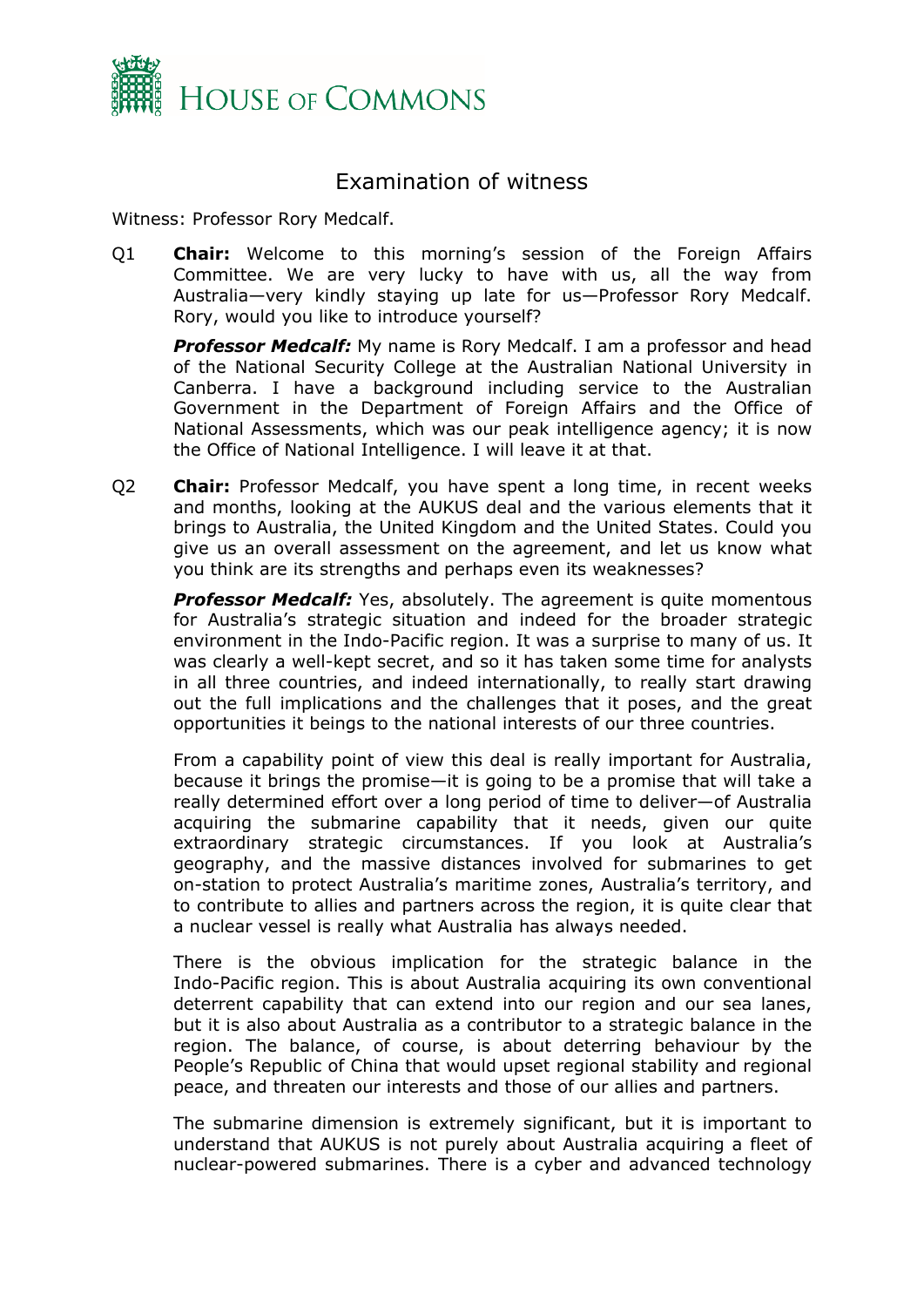

pooling or sharing or joint development component to the AUKUS arrangement that could well be equally significant, and in the short to medium term could actually have more impact on Australia's ability to protect its interests and to contribute to collective security in the Indo-Pacific. There is an in-principle agreement among the three powers to work together as closely as possible across the full suite of advanced and critical technologies that have, frankly, both civilian and military uses: cyber, artificial intelligence, and quantum undersea technologies, including in submarine detection, I suspect. There is going to be an enormous agenda of work there, and it could well deliver outcomes more quickly than the submarine programme.

I will leave it there at the moment for the consequences for Australia and Australia's security interests, but I would just emphasise that, as those who have encountered my writings on the Indo-Pacific would acknowledge, this is not only about Australia. Particularly having faced coercion and pressure from the People's Republic of China in recent years, Australia's challenges are not unique. Australia is not alone in the region. Over time—this is where diplomacy becomes important—the consequences of all this will be positive for the interests of others in the region, not only firm US allies but players in the middle that are also feeling pressure from Chinese coercion. That is going to be quite a diplomatic journey.

Q3 **Chair:** There are various areas to pick up on that you have opened up questions on, and one of them is the question of enduring partnership. Clearly there is a technological element. There is a second element, which is that it ties the United Kingdom and even more the United States into the Pacific. You may say that actually the United States was already tied in, but it really does tie the UK in much more closely. It does, however, cause difficulties with another European and Pacific power, which, of course, is France. How do you see the relationship with France going forward? Do you think that this is an issue that will be got through?

*Professor Medcalf:* To begin with—I did not go into detail on this in my initial answer, but perhaps we can come to this later on if it is helpful to the Committee—AUKUS is about more than one country. From my perspective this is really about bolstering Australia's capabilities and bolstering Australia's ability to help allies and partners, but it is indeed about the role that the United Kingdom plays in the Indo-Pacific more broadly.

It is also about the United States really demonstrating its commitment to an ally in this region, at a time when there are very obvious questions about American reliability elsewhere in the world after the really awful way in which the withdrawal from Afghanistan was conducted. That is an issue that we can maybe come to later, but your question is about France, so I will turn straight to that.

The damage to the Australia-France relationship is real. It is quite saddening and disappointing for those of us who have supported and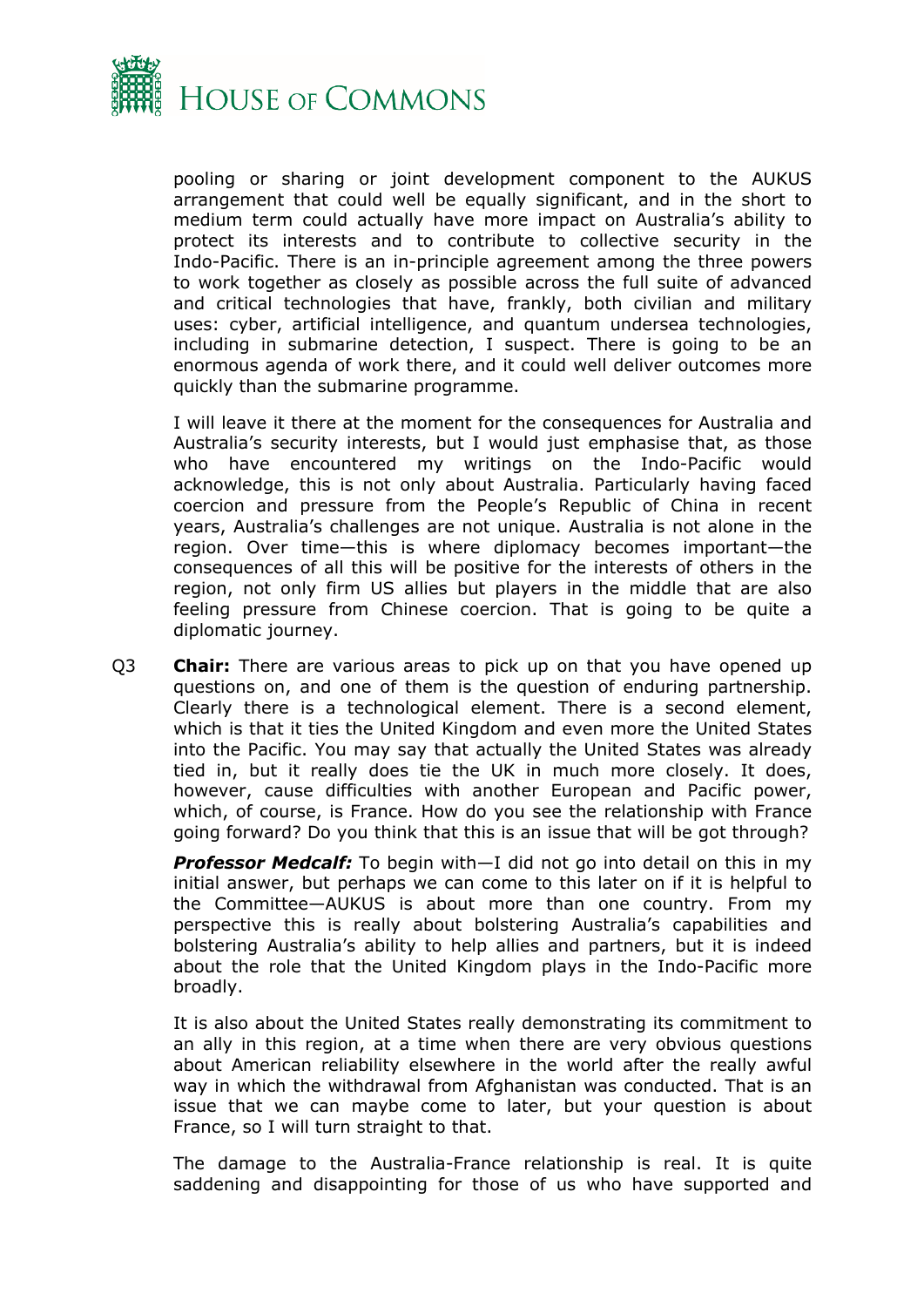

encouraged that relationship over a long period of time. I am one of those advocates, if you like, of the Australia-France relationship, going back 10, 12 years or more—well before the France-Australia submarine deal was underway, incidentally.

France is a significant strategic actor in the Indo-Pacific. It has territorial interests here. It has demonstrated its commitment to the region in many ways over the years. Strictly speaking, it is Australia's closest developed country neighbour, if you look at the distance between Australia and New Caledonia. Of course it is important that Australia does what it can now to preserve and repair as necessary the Australia-France relationship in the Indo-Pacific.

This is not just about Australia and France, though. It is about the French commitment to this region and the French commitment to stability, to a balance of power and to a rules-based order in the Indo-Pacific. The French Government have said that. In a strange way, the real test for France is now. France was serious about the Indo-Pacific well before the submarine contract that France secured from Australia in 2016, in a process where previously many of us had expected that Japan would be building Australia's submarines. In 2015 France was a heavily committed Indo-Pacific partner for Australia, so it should be now. In time it will be again.

In the meantime, it is important for the three AUKUS powers to work with Europe and work with France where we can, to help them to fulfil the commitments of their Indo-Pacific strategies, manage the damage and try to help France help itself, if you like. Some of the rhetoric that we have heard coming out of Paris since the AUKUS deal was announced has not necessarily helped France's case in the region long term, even if it is understandable at one level. Over time we will see France and other European powers make contributions to Indo-Pacific security, not only in the military sphere but across all of the dimensions of strategic competition and influence here: development assistance, infrastructure, education, diplomacy, supporting human rights and supporting a rules-based order.

It is a high priority, as the AUKUS deal develops and as the non-submarine elements of the AUKUS deal are evolved, given that at the moment we have only a very basic outline, at least in the public domain, that we explore ways to bring other players into aspects of that, whether they are Japan, India—Quad countries—Europe or France. Let us see.

Q4 **Chair:** I am glad to hear you effectively describing AUKUS as a framework agreement that could bring in others in different ways.

*Professor Medcalf:* Putting aside the submarine ambition, the short answer is yes. Indeed, there are many reports here already that New Zealand is talking about being part of cyber collaboration with AUKUS.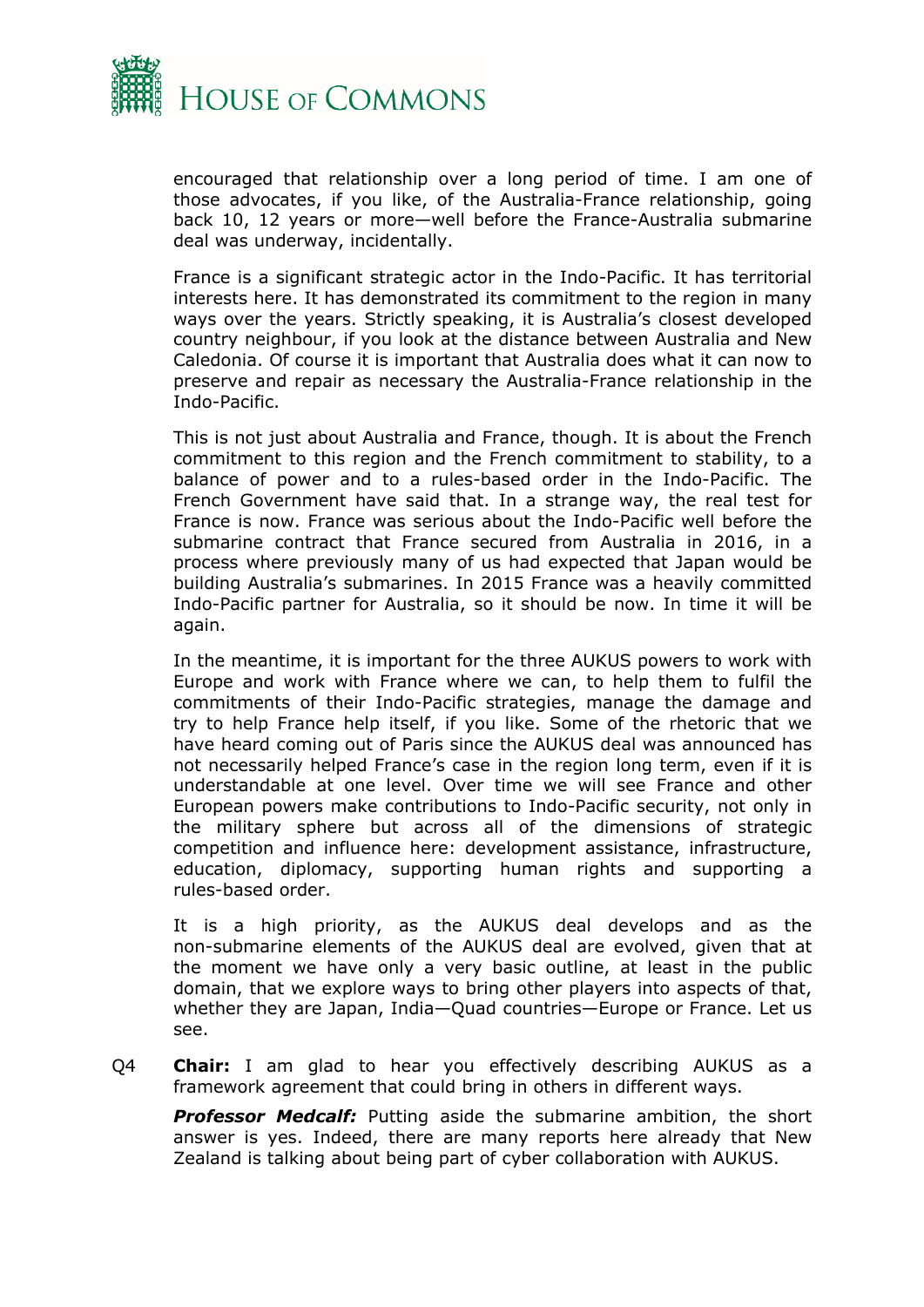

Q5 **Chair:** You also spoke about mid-powers—those who have not made a total commitment to the US or China. There are clearly many in the region, and some extremely large countries, that have effectively tried to tread a third way. Do you see the recent actions of the Chinese state forcing these countries into one direction or another? Do you see AUKUS as demonstrating the commitment of others to sustain their independence?

*Professor Medcalf:* The immediate results are mixed. It is clear, both from public statements and from the private messaging that seems to be coming through diplomacy in the so-called second track, that countries such as India and Japan are highly supportive—I would say highly supportive in Japan's case, and I would clarify that to say cautiously supportive in India's case. Singapore and the Philippines have publicly signalled support. I have the impression that a country like Vietnam is quietly comfortable with the AUKUS arrangement. The response from Taiwan has been openly very supportive.

There are other countries where the diplomatic consequences of AUKUS are in play. I would put Indonesia and Malaysia at the top of that list. It would not be surprising if China were to seek to leverage and exploit that caution, that hesitancy and, I guess, the confusion in some of those countries. If there is insufficient information for those countries to make very clear stances or decisions, we can imagine China would take advantage of that

I am confident that there is a pretty intensive diplomatic effort, certainly by Australia at the moment, and I suspect by other AUKUS members, to encourage a more fulsome awareness of what AUKUS is and how AUKUS can be supportive to regional order, and also what AUKUS is not. In other words, AUKUS is not a new military alliance and it is certainly not a trigger for a regional arms race.

**Chair:** Thank you. I could carry on going for a while.

Q6 **Alicia Kearns:** You mentioned there how badly the Australian relationship with the French has been affected, but the UK relationship is seemingly not. The UK ambassador was not recalled, while others were. What is your assessment for why the Australian relationship has particularly been so badly affected by this, and yet the UK has come out less scathed?

*Professor Medcalf:* That is a great question. Of course, the United States is in that frame as well. It is pretty clear from the visit to France by the US Secretary of State and the rapid return of the French ambassador to Washington that France is setting priorities here. It will repair the relationship with the United States reasonably quickly. There has clearly been an effort to restore or repair damaged trust between those two countries.

I cannot comment broadly on cross-channel relations, but the impression I get is that the breadth of the agenda that France has with the UK is so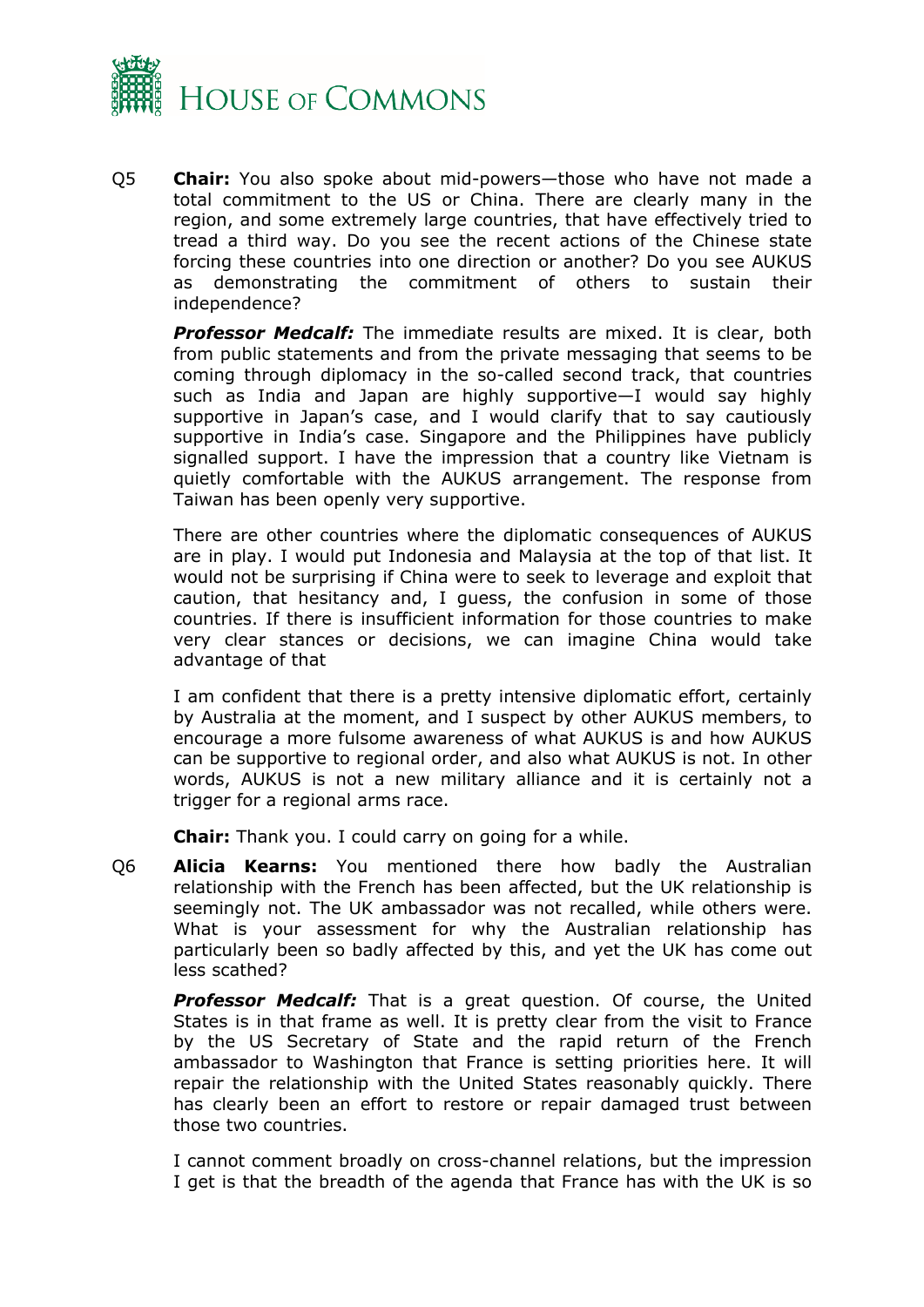

extensive, so integrated and so vast that of course this issue is not going to cloud everything. There are certainly some indications in media reporting that France has almost tried to feign indifference towards the UK over this issue, almost as a greater form of passive insult, if you like, than the withdrawal of the ambassador, but I could not comment on whether that is true. That is just media commentary that I have encountered.

The damage to the Australia-France relationship is clearly the most severe of the three. The sense of extreme disappointment, if not anger, on the French side is greatest towards Australia because of course it is Australia that chose to end the submarine contract with France, which is obviously going to have big repercussions in France.

Q7 **Alicia Kearns:** Do you think France's response to Australia in any way weakens Australia's position within the Indo-Pacific in terms of China? I am thinking of those of us who are united and normally work together as western states. Do you think China will have been enjoying this? Do you think it in any way weakens Australia's security or interests in the region, or do you think this is all a bit of a diplomatic spat that has no meaningful reality in the world?

*Professor Medcalf:* It is not ideal and it is not helpful, and it would be disappointing if the French position over time were to encourage or incite some sort of sustained mistrust of Australia among multiple countries in the region, or indeed sustained mistrust of the United States and US-led efforts among multiple countries in the region. I would not venture to judge that that is what is happening, but I certainly hope that that is not what is going to eventuate. There were some unfortunate signs in some of the comments in the media; some of the opinion pieces in south-east Asian newspapers by French diplomats seemed to be pointing in that direction, but I would like to think that the French position will be more reasoned over time.

None of this is fundamentally damaging Australia's diplomacy in the Indo-Pacific because, again, it is important to put this in context. Australia is obviously now working with AUKUS, but more comprehensively with the Quad. At the same time as the AUKUS deal was announced, we saw the Quad process elevated for the second time to summit level, and a comprehensive agenda of public goods across the Indo-Pacific. We have seen Australia continuing to step up as a partner to its partner countries in the South Pacific, notably yesterday with the announcement that the Australian Government would work with Telstra in the purchase of Digicel in New Guinea and elsewhere in the South Pacific. In other words, Australia is supporting communications and connectivity in the region. There is no profound damage.

An important data point to put in this is the messaging coming out of Tokyo. We sometimes underestimate Japan's influence and weight in the region, but the messaging out of Japan is very much that Japan got over its disappointment in 2016 when it lost what it had hoped would be a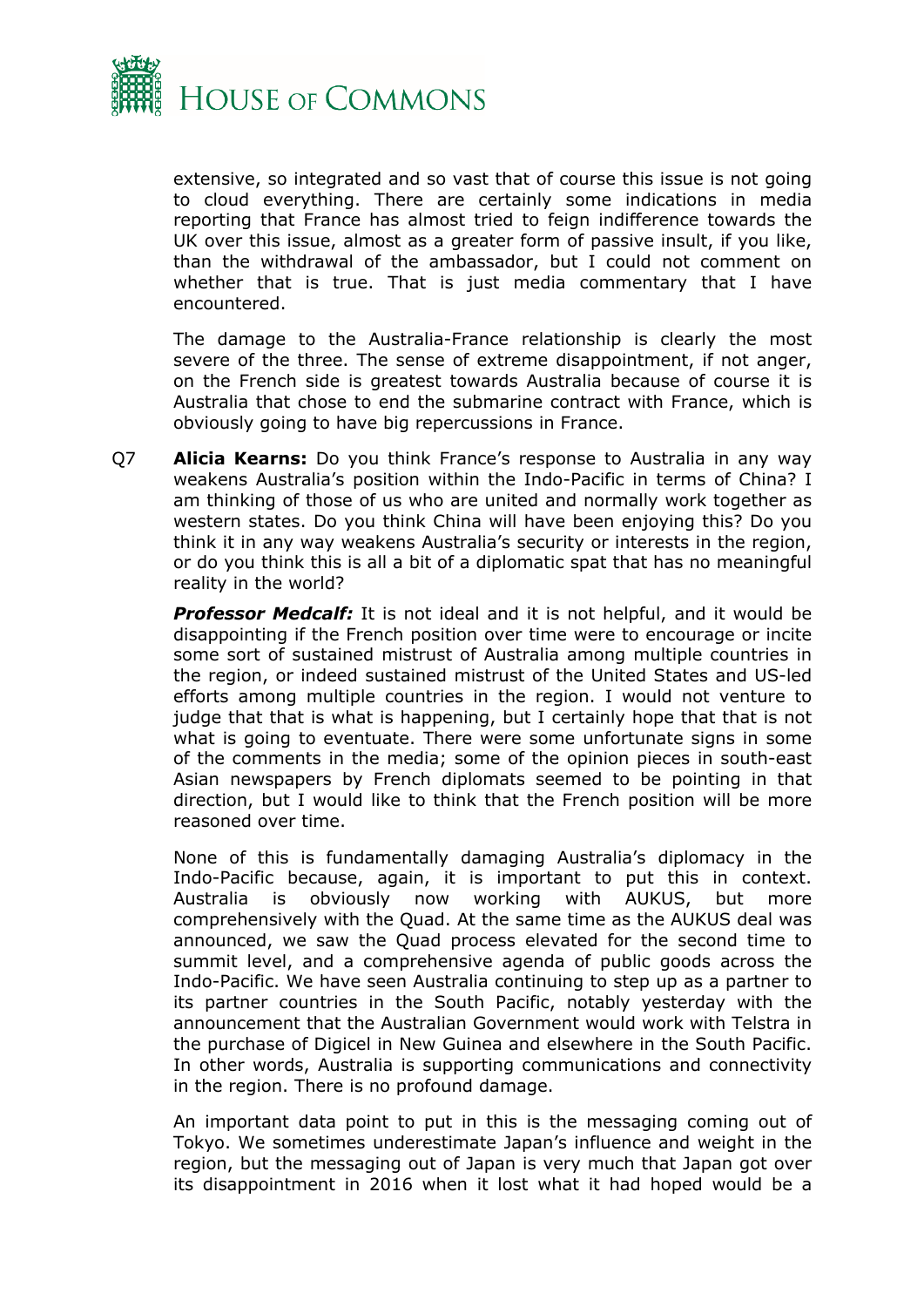

submarine deal—a very strategic submarine deal—with Australia to France, but Japan quickly and pragmatically pivoted to working with Australia to protect its interests in the Indo-Pacific. Japan seems to be conveying that kind of message, both publicly and privately, to our friends in Paris.

**Alicia Kearns:** "Be more Japan" might be the message.

Q8 **Graham Stringer:** Thank you for being here, Professor Medcalf. New Zealand is an ally of Australia, the United Kingdom and the United States, and is noticeably absent from what you are saying and from this deal. Where do you see them being in the future? Should their position change at all?

*Professor Medcalf:* A lot is made of the distance between Australia and New Zealand when it comes to strategic tensions in the Indo-Pacific and the relationship with China in particular, and of course also with the United States. That gap is beginning to narrow. In many ways Australia had quite an early wake-up to coercion and interference and pressure from China over the past five years. New Zealand is coming to a similar realisation a little bit more slowly, I guess understandably in some ways. There is not a fundamental difference there.

This year we have already heard speeches coming out of the New Zealand Government, notably from the Prime Minister, articulating the kind of Indo-Pacific policy that New Zealand sees for itself. It is more cautious and more softly spoken than Australia's, but it is fundamentally about the same things. It is about building coalitions to dilute, manage and, where necessary, balance Chinese power.

The responses we have heard from New Zealand on AUKUS are mixed, but we should not overplay the initial commentary that came out of the New Zealand Government about denying access to a future nuclearpowered Australian fleet to New Zealand ports, because that is simply not a new policy. It has been New Zealand policy for many years. Indeed, New Zealand policy on nuclear ship visits in the 1980s is what ruptured the New Zealand part of the ANZUS alliance. Over time we will be patient with one another. We will cope. In fact, I suspect that New Zealand will increasingly become involved in the non-submarine elements of AUKUS, as will a number of other countries.

Q9 **Graham Stringer:** We have seen the start of the rhetorical response from the Chinese. Do you expect there to be a material difference in defence policy and their attitude to Taiwan and other parts of the region?

*Professor Medcalf:* I would put this a little in the context of other coalitions and other arrangements in the Indo-Pacific over the last 10 years. The example I would use is the Quad. In 2007 and 2008 the Quad—Australia, US, Japan and India—had a very brief initial flurry of activity and then effectively closed down, partly because of Chinese pressure. The Chinese pressure was worded along the lines that, "If you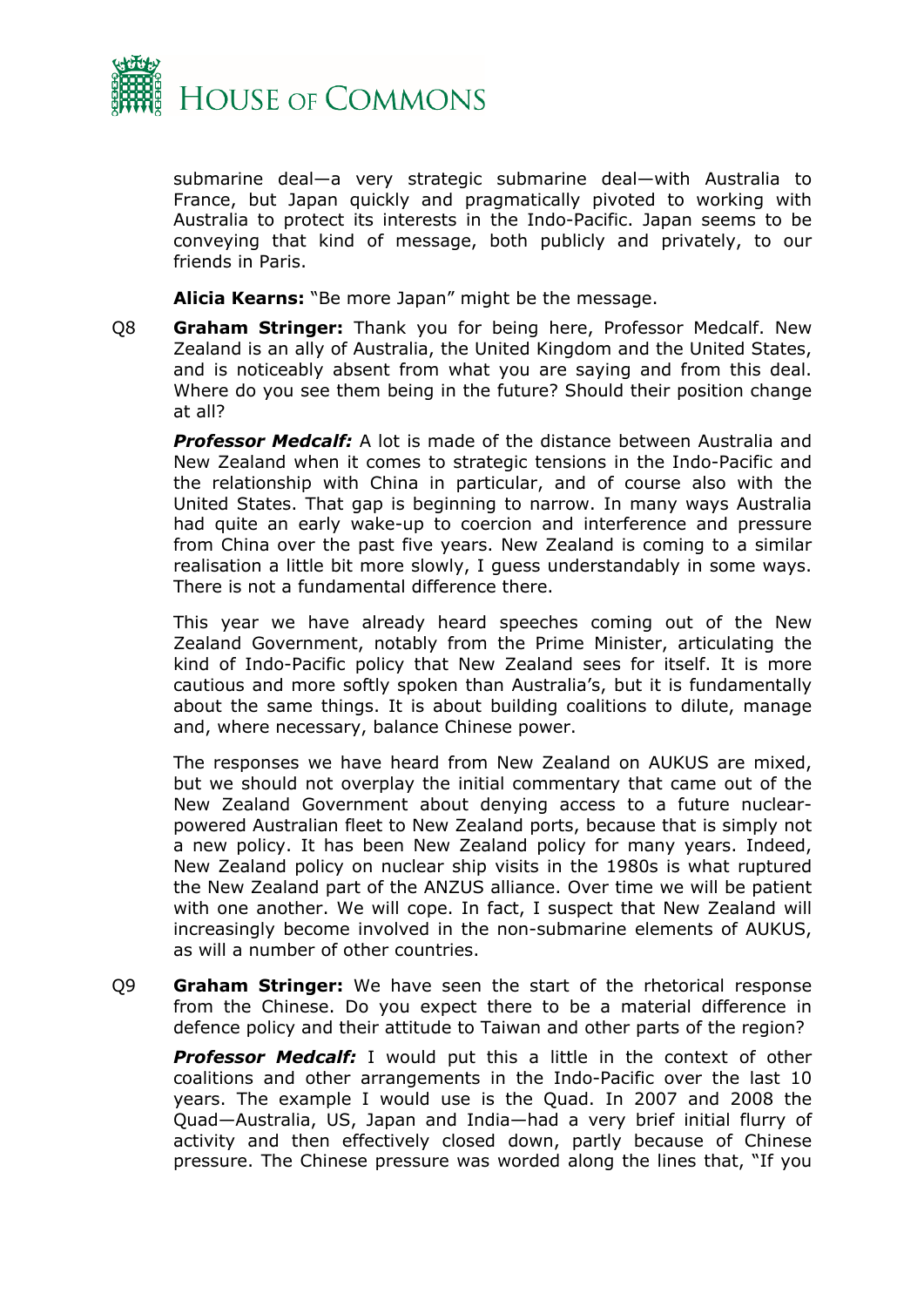

band together, you will provoke us into doing quite big, bad things that we do not want to do and that you do not want us to do".

Ten years later, after many of those things occurring, and after increasingly assertive behaviour by China in the South China Sea towards Japan, other countries and indeed Australia, we saw the logic of the Quad reforming in 2017. In other words, the balancing arrangement of the Quad was a response to assertive and coercive behaviour by China, not the cause of it. We will hear similar messaging now around AUKUS and we should greet that messaging with a similar grain of Indo-Pacific salt, because of China's military modernisation. Its assertive and, to some degree, aggressive wielding of that capability—it is certainly threatening the wielding of that capability against Taiwan—would occur with AUKUS or without, but over time AUKUS will be one of a number of pillars that will help to give China pause and help China to take more rational calculations about the strategic balancing that its behaviour is encouraging.

Q10 **Graham Stringer:** If I understood your previous answer, you did not see this organisation turning into a mutual aid organisation if one of the members was attacked, but it must look like that from China. Do you not see that there is almost an inevitable move in that direction, to mutual aid and support?

*Professor Medcalf:* It depends what you mean by mutual aid and support. If we are looking at treaty provisions such as under the NATO treaty or the ANZUS treaty to essentially unite to meet the common danger, or consult and then potentially act to meet the common danger in a military sense, then AUKUS is not that. To move in that direction would be another profound step, even more profound than what we have just seen.

At one level that is immaterial, because Australia has that relationship with the United States already, and the United States has that relationship with Japan. It has that relationship with a whole range of allies around the world. Two thirds of AUKUS in the Indo-Pacific was already an alliance, and the United States of course has its own very special relationship with Britain. Under NATO there is an alliance in the North Atlantic as well.

The only question in my mind left there is, "Does AUKUS commit Britain to be a frontline military player in the Indo-Pacific?" It does not, but at the same time AUKUS will make Australia more capable and more confident of defending itself. It will make Australia a more capable part of future regional coalitions. At the level of intelligence-sharing, before AUKUS Britain was effectively, as part of the Five Eyes, already a contributor to Australia's defence and American-led efforts in any future Indo-Pacific contingency, and that too will remain.

China may well portray this as an alliance and use it to rationalise things that it is already doing, but if China did not find this excuse it would find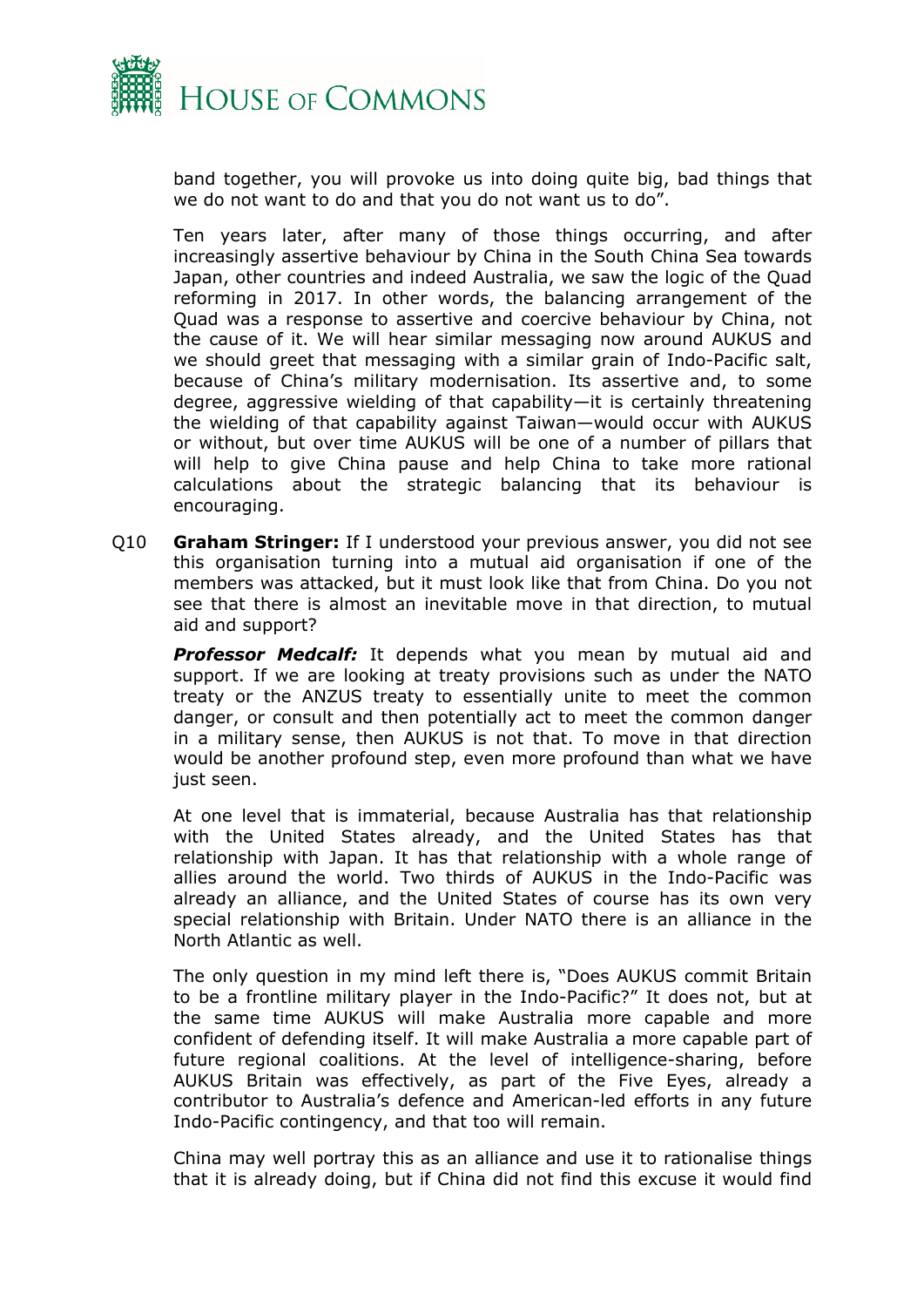

another. In the last two years we have already seen levels of modernisation and assertiveness in the Chinese military that most observers did not anticipate five or 10 years ago and that have proceeded more quickly than most had anticipated. That would continue regardless of whether AUKUS occurred, but over time AUKUS will give China greater pause in dealing confrontationally with Australia, and, quietly, a number of other countries in the region—India, Japan, the Philippines and so on that have felt the edge of China's coercion will frankly feel a little more emboldened in their own self-defence.

Q11 **Graham Stringer:** My final question is a bit technical. I am not sure if you are able to answer it. When the United Kingdom was considering renewing its Trident fleets there was a lot of talk in the press that submarines would become obsolete, because new technology and drones would make the seas transparent. Are you aware, or can you tell us, if that debate has moved on? Do you believe that submarines are the future, or are they going to become obsolete?

*Professor Medcalf:* I am familiar with the debate and have done some research related to that debate. In fact, some of the British researchers who contributed to those very active debates in the UK have been research collaborators of mine. It is a legitimate debate. The mainstream answer that I encounter in that debate is that the oceans will not, in any rush, become transparent. Translucent is perhaps a better way of describing the future of undersea warfare. Over time it will become easier to detect submarines, but it will remain an extremely difficult task on balance. To translate that detection into real-time targeting, and into usable, actionable real-time information, will be immensely difficult unless it is at a very short range.

From an Australian perspective, having a SSN fleet, having nuclear-powered submarines will in fact help Australia cope with the prospect of more translucent oceans, because it will allow the submarines to carry a larger load. It will allow the submarines to carry unmanned underwater vessels, more of them, more capable weapons and so forth. It will allow Australian submarines, in other words, to loiter at a greater range from potential targets and therefore be less vulnerable themselves. It is a legitimate debating point but it is not, as far as I can tell, a reason for navies in this region to abandon submarine ambitions.

The evidence of that is partly, of course, that countries as diverse as China, Japan, North Korea, South Korea, America, Russia, India, Vietnam and Indonesia are all acquiring and modernising their own submarine fleets as we speak.

Q12 **Royston Smith:** Professor Medcalf, thank you for joining us today. Do you think that the AUKUS arrangement represents a threat or a challenge to the global non-proliferation?

**Professor Medcalf:** I do not consider it a threat to the regime, but it is a challenge in the broader sense because it will require the regime to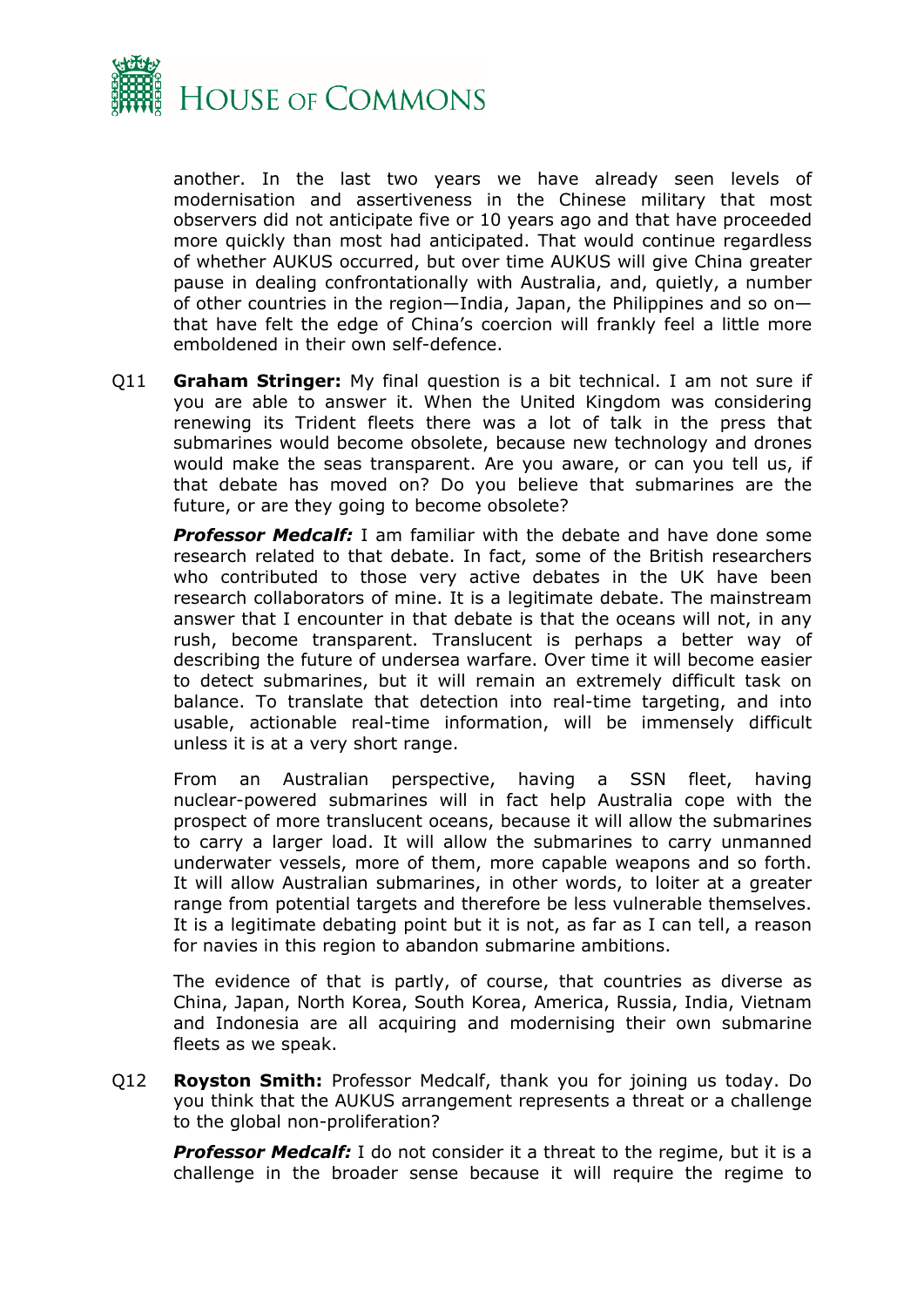

adapt. It will particularly require the development of proper arrangements and protocols to deal with that loophole in the non-proliferation treaty regarding transfer of nuclear submarine technology, particularly involving HEU, highly enriched uranium. There is a large body of work ahead for the three countries, particularly for Australia in that regard, in working with the International Atomic Energy Agency to develop the arrangements we will need to provide assurance down the track.

Interestingly, one of the great Australian proponents of nuclear disarmament and non-proliferation, Gareth Evans, former Foreign Minister of Australia and former chancellor of my university, has said that this is manageable, this is not an insurmountable challenge and that, apart from anything else, the character of Australia traditionally as something of a champion of the non-proliferation regime and a champion of non-proliferation diplomacy positions us well to be the country that works on bridging that loophole with our very own example.

Q13 **Royston Smith:** Do you think that the UK has a role to play in giving other countries assurances that this will not endanger non-proliferation efforts, because of course that could be levelled at the UK as much as anyone else.

*Professor Medcalf:* All three AUKUS members have that responsibility of providing those assurances and of working together on the arrangements that I have spoken of.

Q14 **Royston Smith:** This might be outside your remit, so please feel free to say that it is not your thing. Beyond defence, are there any other areas of co-operation with the AUKUS countries that can come out of this agreement such as trade diplomacy or intelligence? I know that they do in many ways anyway, but could it be strengthened and expanded?

*Professor Medcalf:* There is a lot of potential, as I said at the very start of this conversation. The weakness in AUKUS, if there is one, is also the strength. There is a very substantial framework here, but a lot of the detail is yet to be written. The risk is that AUKUS is a grand political pronouncement of the three countries and focuses very narrowly on one thing: the nuclear submarines. If our policy establishments are serious about this, we will move quite quickly and comprehensively to start filling those other gaps in the areas that you alluded to.

For example, this could be co-operation among Government Departments or co-operation among our research sectors. This could involve universities. It certainly should involve our defence and scientific research establishments. It could be co-operation in ensuring that, for example, we maximise and improve the flow of human capital across the three AUKUS countries, and that we essentially pool talent in terms of exchanges, in terms of joint research and in terms of shared security clearances. Ideally we would look to identify a few areas of very early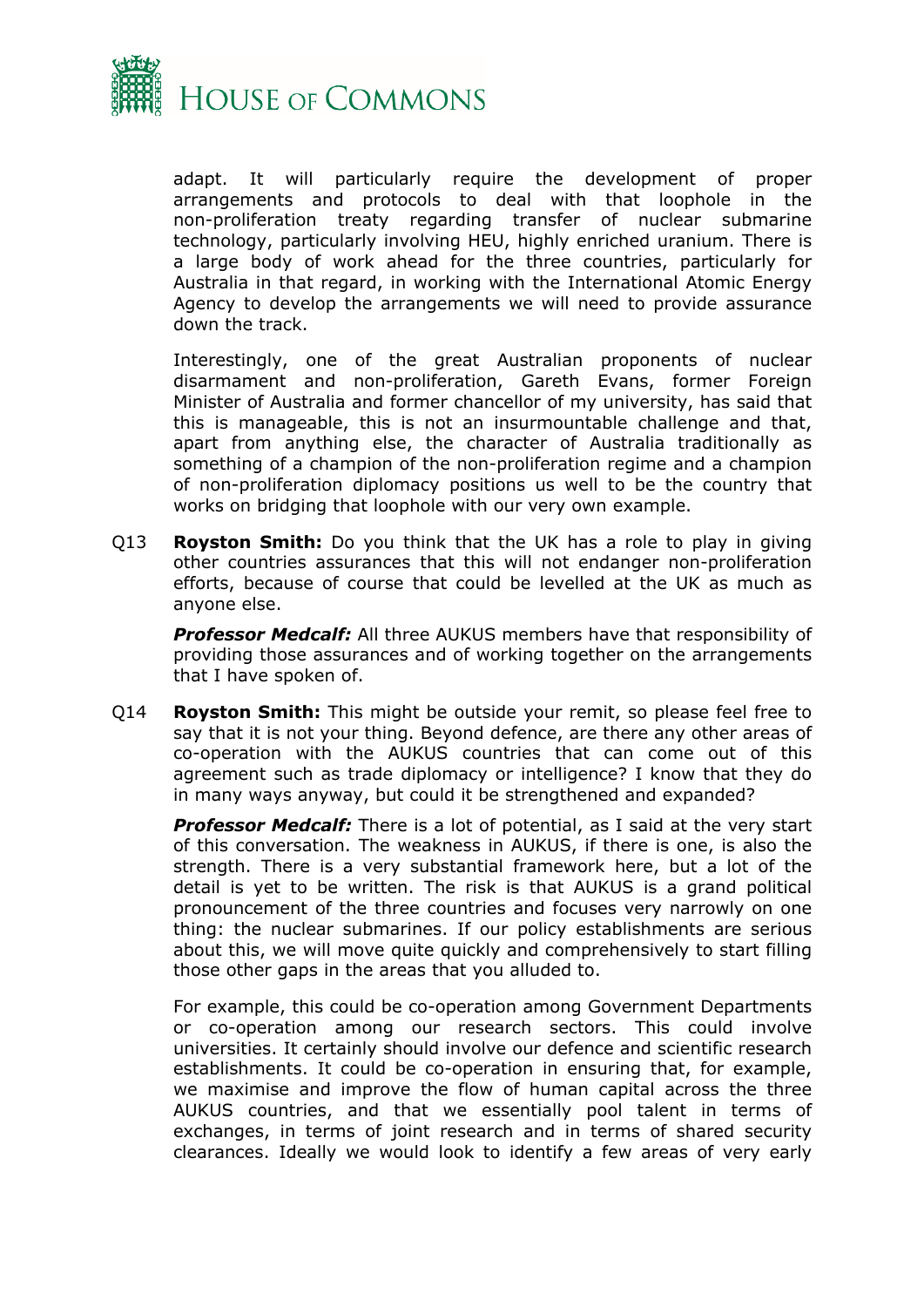

priority, such as artificial intelligence, where we really maximise co-operation among our research sectors.

I am not sure if that is where you were driving, but those are the areas that I would identify as early priorities. I would also note that if they are not related directly to the nuclear submarine programme, on a case-by-case basis, we can look at bringing fourth or fifth countries into that as well.

Q15 **Royston Smith:** Finally, back to the non-proliferation, do you think that it will embolden other countries to try to expand their operations in that field?

*Professor Medcalf:* There will be, and there already have been, dark murmurs, particularly from China along these lines, because it suits China to share that narrative. This Committee may be aware that there was a recent ministerial joint statement by a Chinese and an Indonesian Minister, not naming AUKUS but alluding to perceived risks to the non-proliferation regime. We certainly need to try to manage that, especially in regard to Indonesia. We cannot shape Chinese thinking on this.

Will it practically have an effect? Will countries that had no intent or determination to proliferate, acquire or build nuclear weapons suddenly turn around tomorrow and say, "We were not going to do it, but now look at AUKUS. We are going to go ahead anyway"? It is fantastical to imagine those scenarios.

It is also worth noting that, although this will be different—this will be a complete technology transfer between the UK and Australia or between the US and Australia with UK co-operation; and let us see what submarine we opt for—it is not the first time that countries have co-operated on nuclear submarine programmes apart from the US-UK co-operation that began in the late 1950s. I am talking about Russia and India. I am talking about France and Brazil. They are very different models and very different circumstances, but this is not quite as revolutionary as some of the headlines have suggested.

Q16 **Chair:** Can I just follow up a little on some of the nuclear questions that you raised there? Former Prime Minister Malcolm Turnbull raised some questions about this—I am sure you have seen them—in which he talks about Australia's dependence now on foreign fuels, effectively because the Australian Commonwealth does not have the technology to produce highly enriched uranium, although of course you do mine most of the world's uranium at the moment, so it is a slight anomaly. This does effectively leave the Australian nuclear submarine programme reliant on US and UK fuels. When looking forward, how do you see that dependence as an issue of strategic vulnerability?

*Professor Medcalf:* This is obviously new territory. One of the concerns that has been raised about AUKUS—you have partly referred to it there,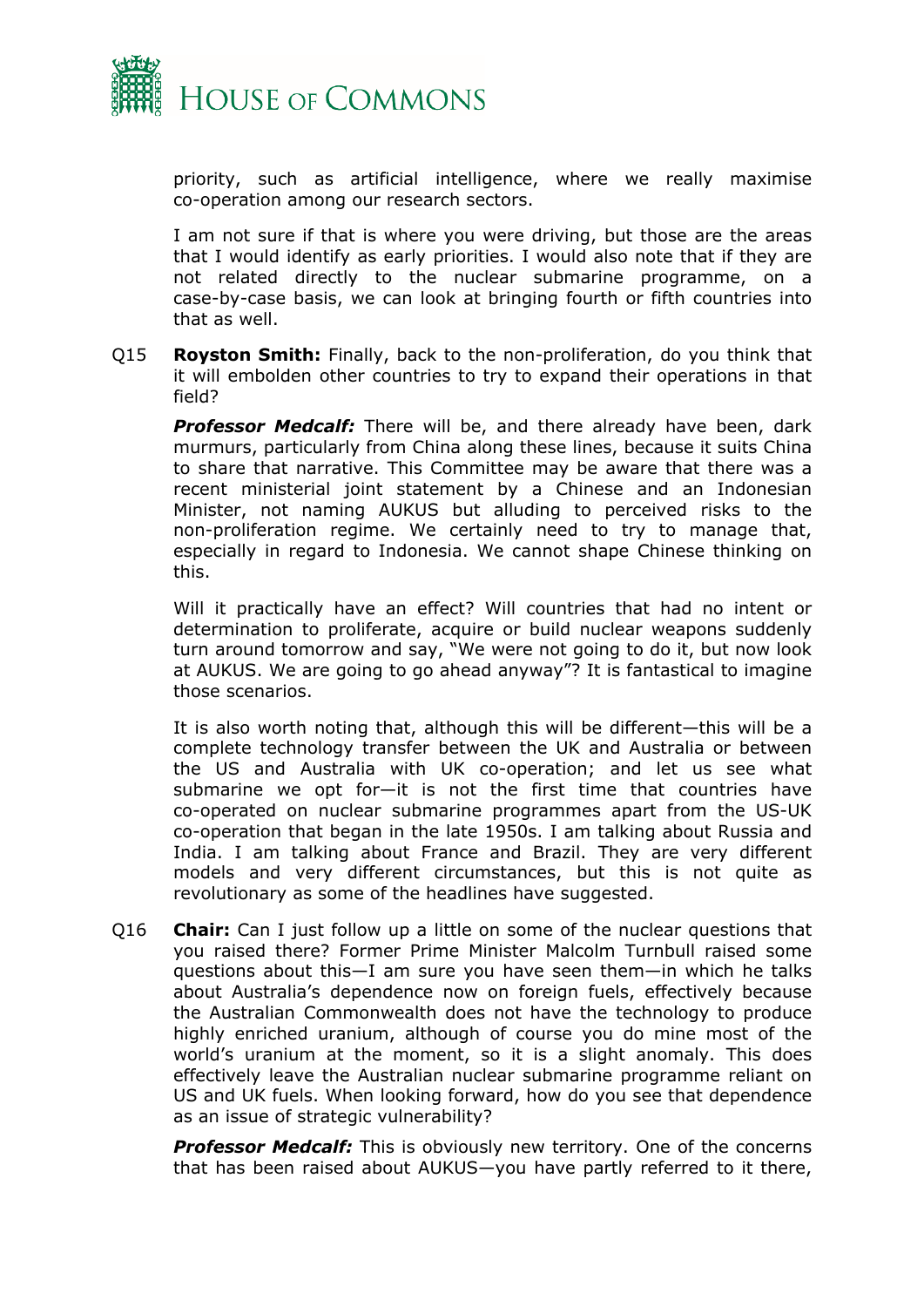

but it is also about questions that have been raised by the opposition Labor Party and some commentators—is whether it limits our sovereignty, in a sense. Does this limit our ability to develop, maintain, deploy and use our military forces?

At one level, similar questions could be asked about other capabilities that we have long had—the development of the Joint Strike Fighter, for example—and Australia is not the only country in that situation. I suspect we will pay very close study to the UK experiences around decisions like the Falklands deployments and the Falklands operation in the 1980s, where the UK clearly deployed its military in a way consistent with independent sovereign decision making, despite the nature of its defence technology relationship with the United States. There will be a lot of study of that. It is very difficult to imagine circumstances where this is going to be a fundamental problem for Australia, or where it is going to be that different from or that unlike the current situation with other conventional capabilities that we have.

It is also important to note that this is not just about a limitation of Australia's technological capability at this stage. Australia does have a very small research reactor, but that is about it for our domestic nuclear industry. It is also about the politics. What is fascinating here and what has surprised many observers, myself included, is how quickly the mainstream of Australian political opinion, not just the centre-right but also the centre-left and even the left—if you look at polling among Greens voters in Australia, only a minority of Greens voters seem to agree with their leader that this is a really bad thing for Australia's security—now seems comfortable with AUKUS.

At the same time, political parties in Australia, particularly the Labor Party, remain pretty allergic to the idea of Australia developing a full civil nuclear industry in this country. It is not just about Australia lacking the technology; it is about Australia at this stage and for the foreseeable future lacking a political consensus to develop a nuclear—*[Inaudible]* beyond the mining and safeguarded export that we do, and beyond now, and in times to come, the AUKUS arrangement.

Q17 **Bob Seely:** I apologise for coming in a little late; I hope I am not repeating any questions. There is obviously a lot of ambiguity around defence arrangements in the Pacific in a way that there is not with NATO. NATO has Article 5. There is no such Article 5 to link Australia, Japan, India, Malaysia and the United States. Is this ambiguity conducive to peace, or is this ambiguity going to be dangerous because somebody will push it?

**Professor Medcalf:** That is a good question. It is complex, and I mean that seriously. Some arrangements in the Indo-Pacific do not have much ambiguity. I would argue that the US treaty relationship with Japan, the US treaty relationship with Australia and, in fact, the US treaty relationship with the Philippines have pretty clear provisions. They are perhaps not quite as clear as NATO Article 5, but there are pretty clear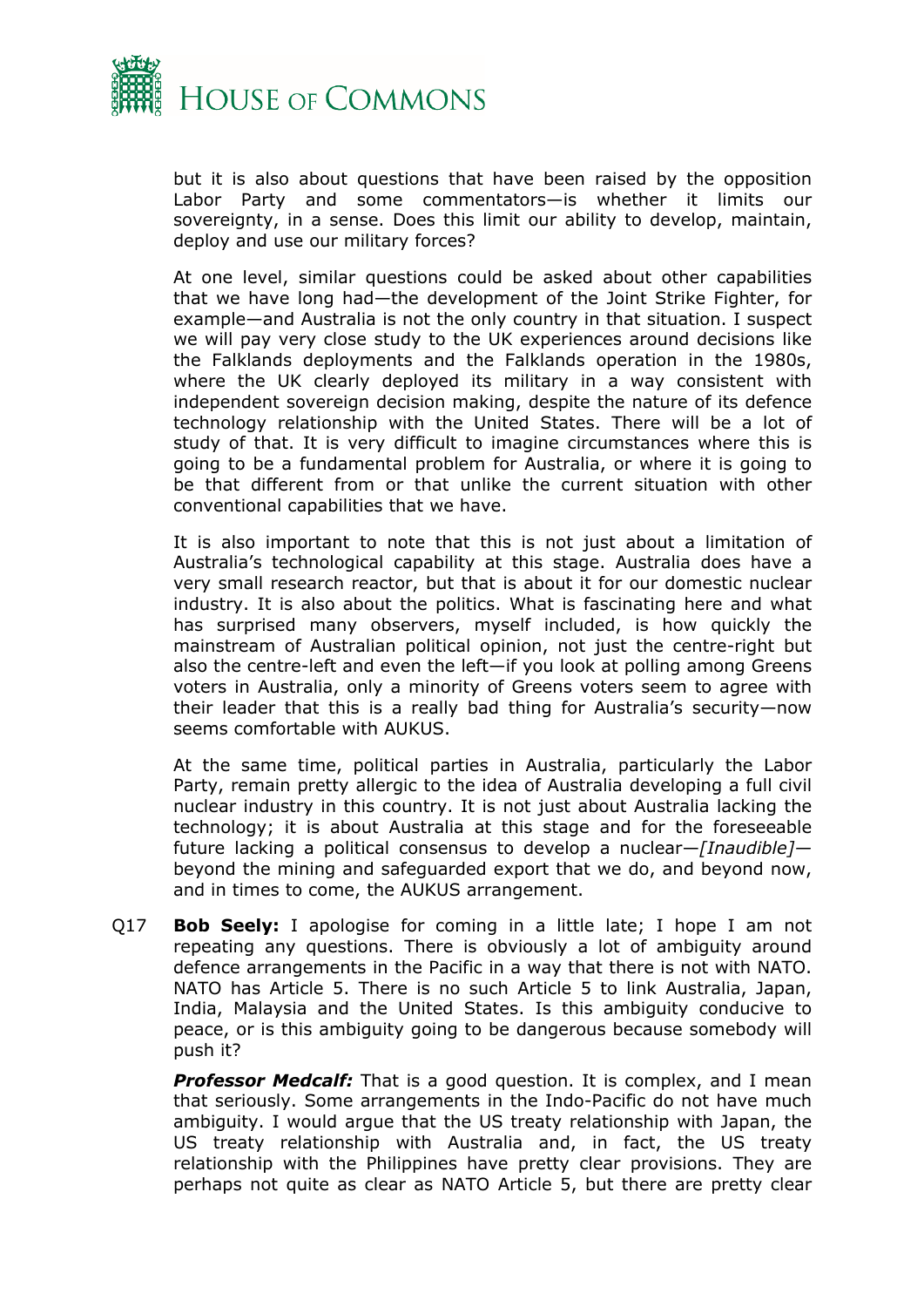

provisions about defence and deterrence. I should add the US-ROK, the US-South Korea alliance, as well in that regard. You have four bilaterals that are effectively security guarantees.

You are right that what you do not have are security guarantees among the spokes of what was traditionally the hub-and-spokes alliance system in the Indo-Pacific: Australia and Japan, Australia and India, Australia and Singapore, and those countries with one another, for example. There is a thickening web of co-operation across the spokes, some of it bilateral, a lot of it trilateral. The Australia-Japan-US relationship is the strongest trilateral. It is really the reason why we do not need a treaty alliance with Japan, because it is very difficult to imagine a circumstance in which the United States supported Japan in a conflict and Australia opted to stay out, partly because of our intimate connections through the intelligence relationship. That is not a fundamental problem. It is a mix of security guarantees and ambiguity.

There is also the question of Taiwan, where there is still some degree of ambiguity in the US position. It is going to be a pretty delicate, dynamic, evolving balance of messaging to ensure that this is sufficient to give China pause in particular.

I note again for the record that I do not think that China is necessarily intent on military aggression across the Indo-Pacific. It would prefer to dominate the region by peaceful means. It would prefer to preserve regional stability to ensure the control and authority of the Communist Party at home, but the rapid pace and scale of China's military modernisation, the way in which that has become quite intimately linked with domestic control, and the authority and the worsening authoritarianism of the Chinese leadership, create a pretty unstable situation. I would actually argue that the greater instability is the way in which the Chinese leadership connects its internal mechanisms of control with needing to create the appearance of great risk-taking abroad.

Q18 **Bob Seely:** I have a couple of things just to follow up with on that. The whole point of conventional weapons is that you do not use them but you are strong enough to get your way with just the appearance of them. You could argue that obviously China wishes to enrich itself, partly at the expense of others, so a generalised war is going to be very inconducive to that.

You are describing a situation that the Soviets had with the ideological struggle back in the Cold War, where you had an intimidating military presence linked to political and other measures. Are you effectively suggesting that we have an updated version of that ideological struggle in the Pacific, where China wishes to have an intimidating military presence that is threatening enough to others, the medium-sized players there, and off-putting to the larger players such as Japan and India, while at the same time then using other measures to assure its dominance?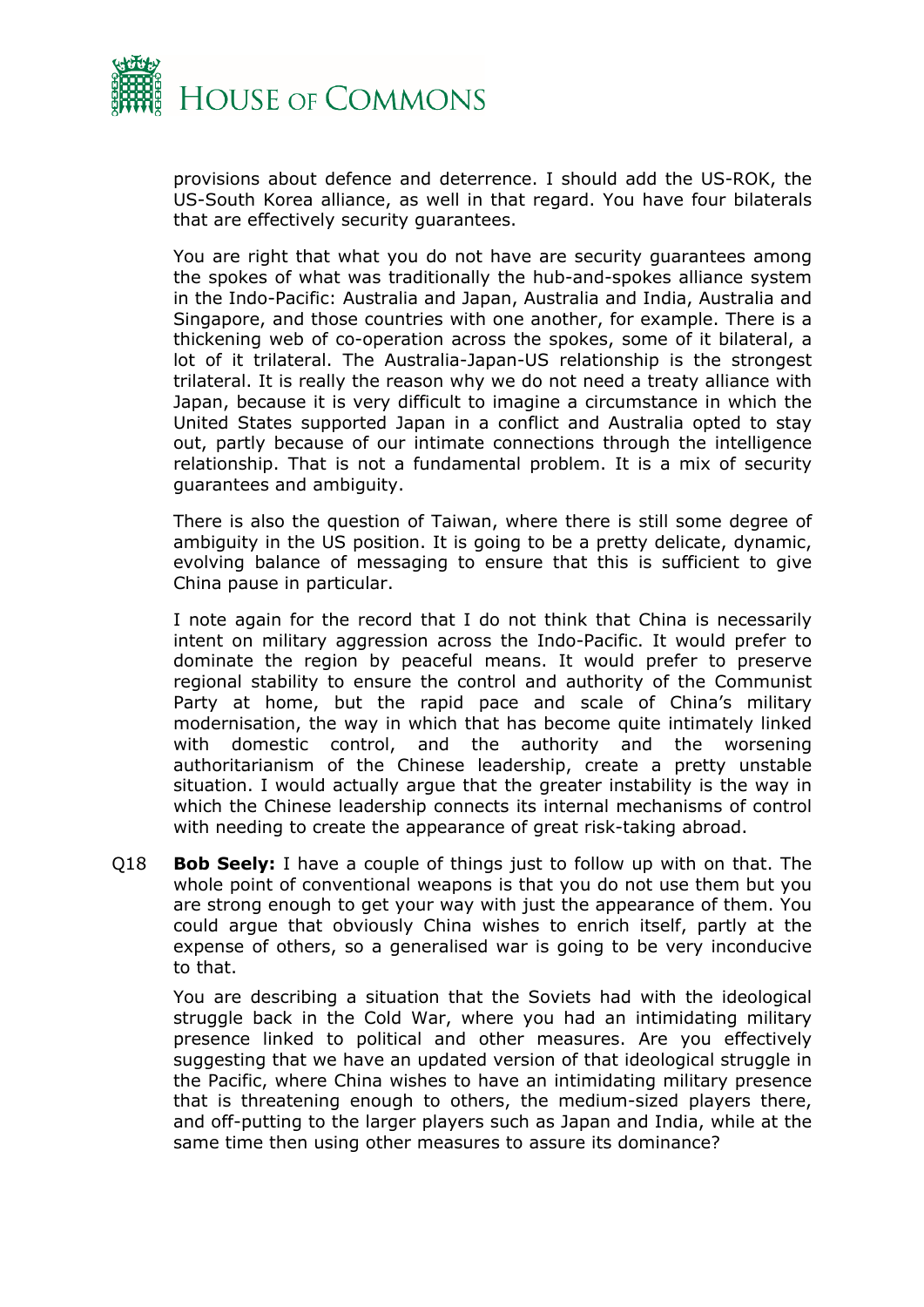

*Professor Medcalf:* That is pretty elegant. I would update it from the Cold War template to say that there is certainly a Chinese ambition or imperative to win without fighting, to dominate the region and to essentially be hegemon of the Indo-Pacific and, I would argue, of the broader Indo-Pacific, not just narrowly east Asia. Some argue that this is really just about China seeking to dominate its eastern maritime periphery and it will leave the rest of the region alone. The game has already gone beyond that by now.

China is playing, or feels it is playing, a more sophisticated game than the Soviet Union did, because this is combined with influence through trade and investment and influence through the United Front Work Department. In other words, it is using sharp power through diaspora communities and influencing foreign Governments, as has previously been attempted in this country.

The ideal outcome from a Chinese perspective is certainly not war. It is certainly not major war. It may be a few small examples along the way, but it is really a two-track strategy where China develops a security capability that is capable of coercing small and middle powers in the region one by one, in circumstances where interests clash, whether those countries are in south-east Asia, Japan, Australia, the Indian Ocean or wherever it might be, and where the United States essentially sits back from that arrangement. The capabilities China needs for that are not necessarily the full weight of the PLA, but at the same time China is developing capabilities for much more intensive major war, most notably with its ambition to annex Taiwan. That is where the greatest risk of major conflict lies.

Yes, there is some truth in the Cold War analogy, but it needs to be radically modernised. A lot of the action, if I can call it that, will not be in the conventional military domain; it will be in seeking technological advantages, domination of the information environment, domination of cyberspace and domination by the country's critical infrastructure. That is actually why those sides of AUKUS may end up being more important, at least for the next five to 10 years, than the submarine side.

Q19 **Bob Seely:** I have one other question, if I may. It can be a brief one; it is entirely up to you, Professor. What is going to happen first: China's ability to coerce powers one by one; or an Article 5 between the spokes of the US alliance?

**Professor Medcalf:** The reality, I believe, is neither of those. China is having a very uneven experience of coercing individual powers one by one. It is reasonably effective at co-opting some players, particularly in south-east Asia. I would argue that Cambodia is particularly vulnerable there, but it is going to have a pretty uneven experience with others. There will be times where it can, on a case-by-case basis, coerce the likes of Vietnam, the Philippines and Indonesia. There will be times where, surprisingly, they push back. Indonesia seizes Chinese fishing vessels and burns them, even though its diplomacy can be pretty soft towards China.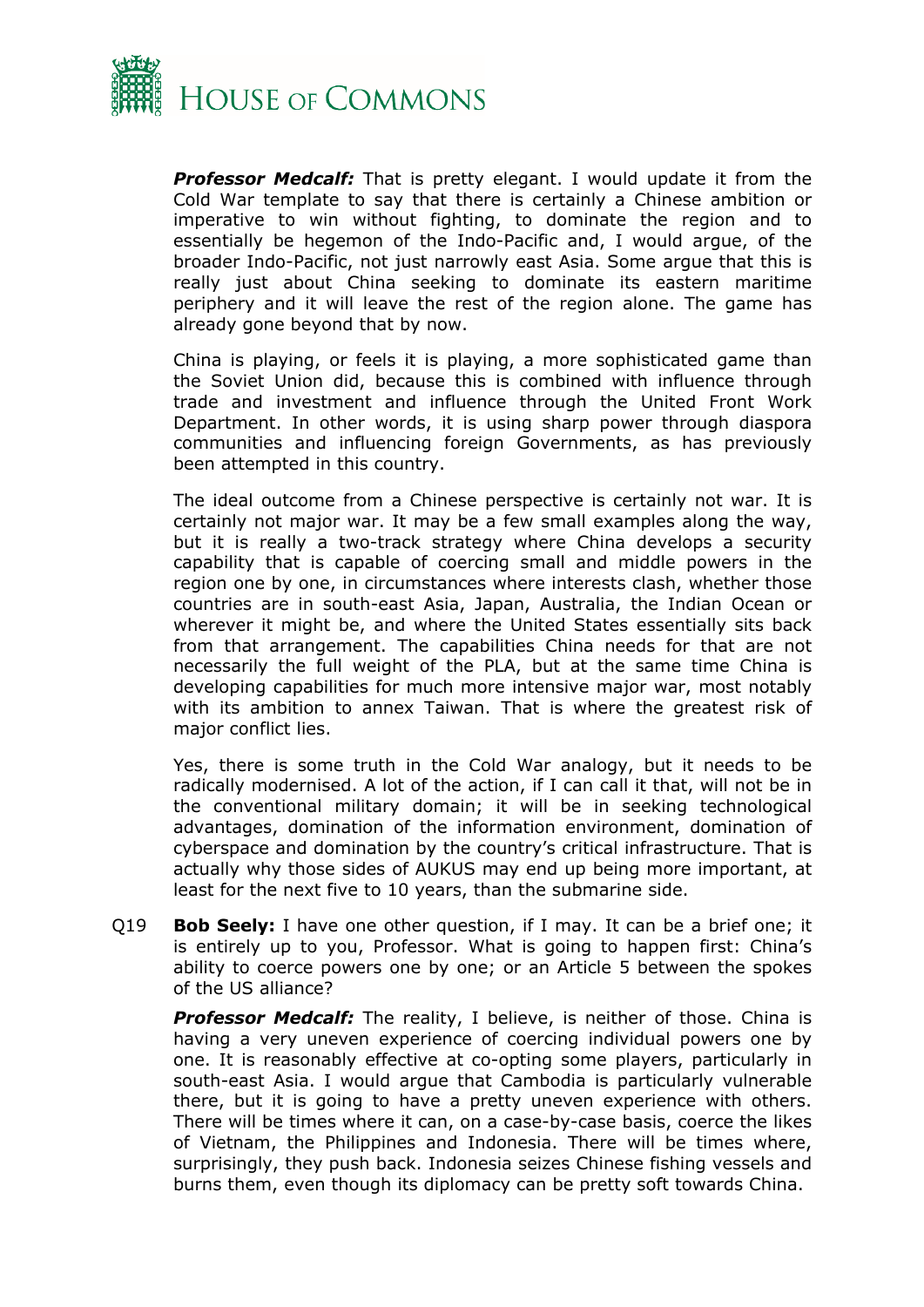

In a sense the coercion is already happening, but it is not as comprehensive or as effective as China would like it to be. That is largely a consequence of pushback by individual countries. In a very loose concept, the Japanese and Indian examples are really profound at a military and security level. Look at the fact that India pushes back on its land border, or the fact that the Japanese navy, since about 2010 or 2011, has consistently deterred China in the East China Sea; that is one of the reasons why China turned the South China Sea so effectively. At a geo-economic level—in other words, using economic or trade dependency as a lever of influence—China is already trying to coerce Australia.

All of this will continue in a pretty ragged way, but over time we will begin to see small groups form among the spokes and small groups among the middle powers. It is about the extent to which we can involve Indo-Pacific players that are non-resident—powers like the United Kingdom, with global interests, with stakes in regional order, and the extent to which they can support some of these coalitions, not necessarily through military force but through other means. The more we can do that, the more effective that pushback is going to be.

The narrative I have given you there is not elegant. We are not going to suddenly have a NATO in the Indo-Pacific, nor is China going to consistently get its way, precisely because of the pushback that we are seeing. I would see AUKUS as a part of that.

**Chair:** Thank you very much indeed, Professor Medcalf. We are going to have to close in a moment, but I just wanted to thank you enormously for your contribution this morning and for staying up late.

I was interested in your comparison with the Falkland Islands. I was reminded of an interview given the other day by a former ambassador of ours who pointed out that Jeane Kirkpatrick, the then United States ambassador to the UN on the day that the UK sent Task Force South, went and had dinner with the Argentine envoys and the Argentine Minister of Defence, which did rather sober up many people in the UK as to the questions over some elements of the alliance, at least. I hope your Falklands comparisons are on the positive side rather than the other side.

#### *Professor Medcalf:* Yes*.*

Q20 **Chair:** On that note I am going to thank you enormously. Unless you have any last contributions I will close the session there. Thank you very much, Professor Medcalf.

*Professor Medcalf:* I would like to make one last observation, if I may. As I said, the real challenge and the hard work of AUKUS starts now. The only other message I can convey from an Australian perspective is that there will be a lot of expectation in this country now that the United Kingdom is serious about a sustained strategic tilt towards the Indo-Pacific and serious about working with us in following up the promise of AUKUS. I will end on that.

Q21 **Chair:** This cannot simply be an announcement; it has to be delivery. I